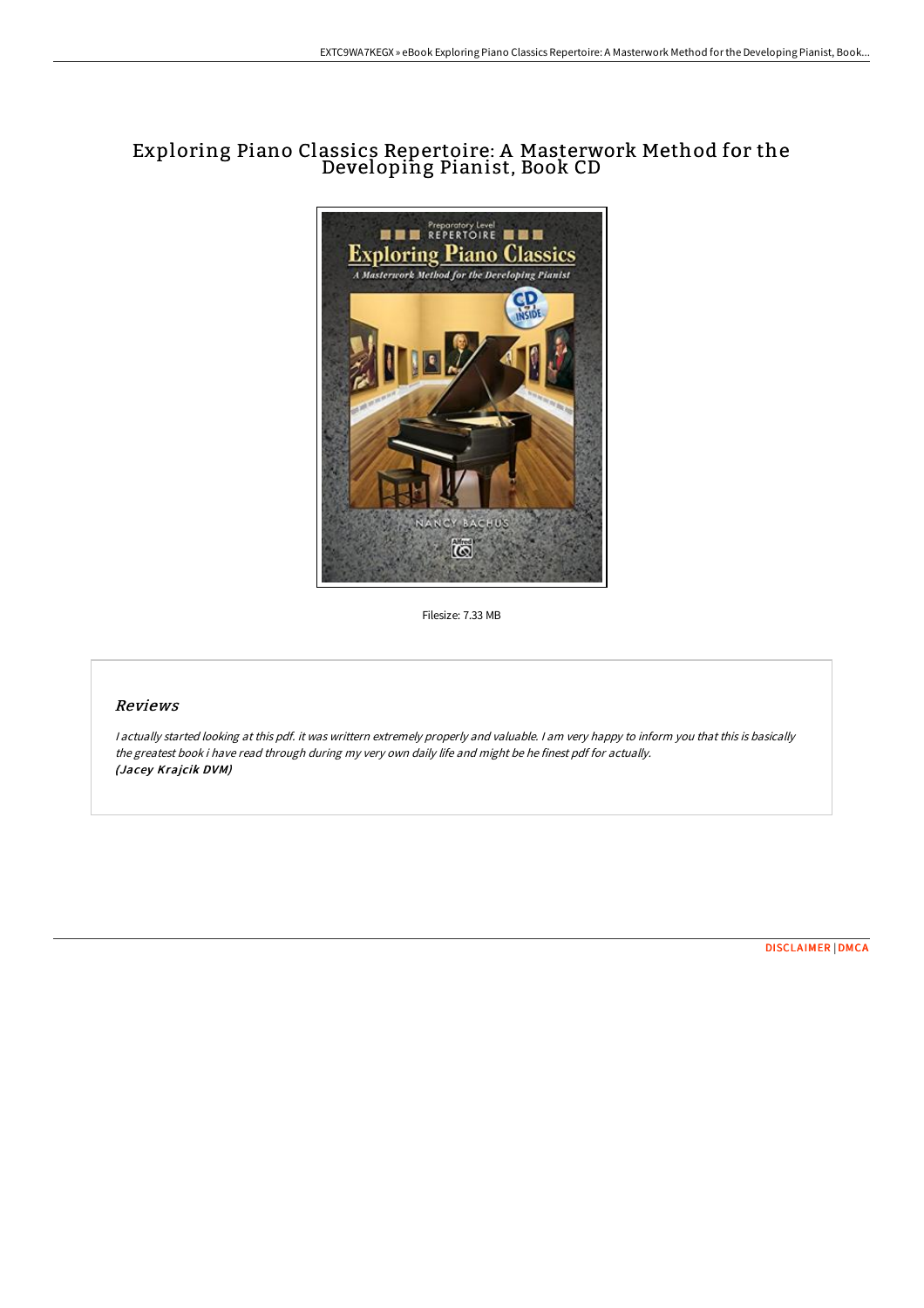## EXPLORING PIANO CLASSICS REPERTOIRE: A MASTERWORK METHOD FOR THE DEVELOPING PIANIST, BOOK CD



To download Exploring Piano Classics Repertoire: A Masterwork Method for the Developing Pianist, Book CD PDF, you should refer to the button listed below and save the ebook or have accessibility to additional information that are highly relevant to EXPLORING PIANO CLASSICS REPERTOIRE: A MASTERWORK METHOD FOR THE DEVELOPING PIANIST, BOOK CD ebook.

Alfred Music, United States, 2009. Paperback. Book Condition: New. 310 x 218 mm. Language: English . Brand New Book. The Exploring Piano Classics: A Masterworks Method for Developing Pianists series pairs motivating performance repertoire with thoughtful technical studies. Each level contains a Repertoire book with CD and a Technique book, both with convenient page-by-page correlation. When used together, the books give students a deep understanding of the art of music, performance practices, and the necessary skills to play the piano with technical ease. The Repertoire books include pieces from the major style periods, selected and graded based on festival, competition, and examination lists from the United States, Canada, and the United Kingdom. Background information on each style period, its instruments, composers, and the music itself is included. The CD recordings of the repertoire, performed by internationally known clinician and teacher Nancy Bachus, provide an indispensable tool for appropriate musical interpretation. A graduate of the Eastman School of Music with an M.M. in Piano Performance and Literature, Nancy Bachus has performed solo recitals across the U. S., Canada, and Italy, and appeared in the original Monster Concerts in venues such as Lincoln Center and the White House. Titles: Bagpipe (Anonymous) \* Beginnings Are Difficult (T?rk) \* Echo Dance (Hainhofer) \* Allegretto (Reinagle) \* German Dance (Praetorius) \* Moderato (Bart?k) \* Little Waltz, Op. 82, No. 18 (Gurlitt) \* Country Dance (Wohlfahrt) \* Romance (Wohlfahrt) \* Little Star (Czerny) \* Folk Dance (Bart?k) \* The Sherherd Pipes (Salutrinskaya) \* Little Minuet (Geoffroy) \* Air (Handel) \* Hopak (Anonymous) \* Minuet in F Major (L. Mozart) \* Andantino, Op. 190, No. 25 (K?hler).

B Read Exploring Piano Classics Repertoire: A [Masterwork](http://techno-pub.tech/exploring-piano-classics-repertoire-a-masterwork.html) Method for the Developing Pianist, Book CD Online  $\ensuremath{\boxdot}$ Download PDF Exploring Piano Classics Repertoire: A [Masterwork](http://techno-pub.tech/exploring-piano-classics-repertoire-a-masterwork.html) Method for the Developing Pianist, Book CD